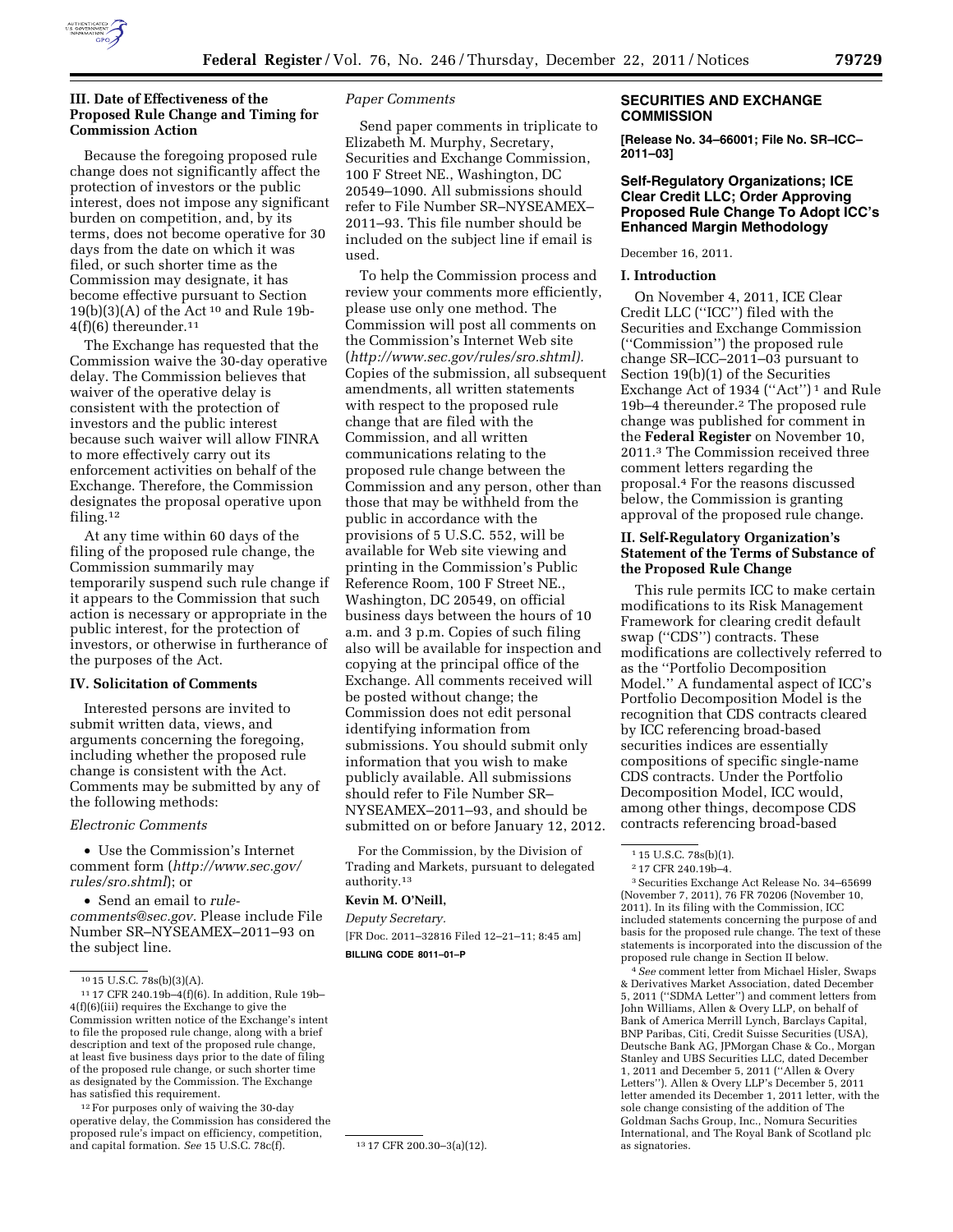securities indices into single-name, index-derived positions with notional amounts corresponding to their relative weight in the index.

In connection with the decomposition of CDS contracts referencing broadbased securities indices, ICC will incorporate jump-to-default risk as a component of the risk margin associated with the clearing of CDS index products. Because ICC's prior methodology did not include jump-todefault margin requirements for CDS index products, this change will result in a better measurement of the risk associated with clearing these contracts. ICC believes that the Portfolio Decomposition Model also reflects a number of other enhancements to the ICC Risk Management Framework. Examples of these changes include: Replacing standard deviation with mean absolute deviation as a measure of spread volatility, implementing an autoregressive process to obtain multihorizon risk measures, expanding spread response scenarios, introducing liquidity margin requirements for CDS index products, and base concentration charges.

In addition, implementation of the Portfolio Decomposition Model will also allow ICC to provide portfolio margin treatment between index CDS contracts and offsetting single-name CDS contracts. These portfolio benefits will generally involve ICC providing margin offsets across single-name CDS contracts and index CDS contracts that are held in a clearing participant's portfolio based on correlation measurements.

To date, ICC has not offered such portfolio margin treatment strictly for operational reasons. However, ICC has informed the Commission that it will be operationally ready to offer portfolio margining with respect to its clearing participants' proprietary positions sometime in mid-December 2011. In its filing with the Commission, ICC noted that the portfolio margining treatment will only be available to ICC clearing participants' proprietary positions because ICC does not currently clear single-name CDS contracts for customerrelated transactions. Accordingly, there are currently no customer-related positions in single-name CDS contracts that would qualify for portfolio margining treatment. Because the portfolio margining benefits afforded by the enhancements to the model are available to all of ICC's participants with respect to their proprietary positions, ICC believes that the proposed rule change does not unfairly

discriminate with respect to similarlysituated participants.<sup>5</sup>

According to ICC, the enhancements effected by this proposed rule change have been reviewed and/or recommended by the ICC Risk Working Group, ICC Risk Committee, ICC Board of Managers, the Federal Reserve Bank of New York and the New York State Banking Department. In addition, ICC commissioned a third-party riskmanagement consultant to complete a model assessment of ICC's Portfolio Decomposition Model.

### **III. Comments**

The Commission received three comment letters on the proposed rule change from two commenters, both of which were supportive of the changes.<sup>6</sup> Specifically, one commenter noted that by permitting portfolio margining to occur with respect to clearing participants' proprietary accounts, ICC's proposed Portfolio Decomposition Model would optimize more efficient risk management through netting, thereby promoting greater stability for central clearing.7 This commenter noted that, because of the high degree of correlation between single-name CDS contracts and index CDS contracts, market participants often maintain hedged portfolios of these products, thereby increasingly the impact that these changes are likely to have throughout the market. The second commenter, which represented a group of eight large financial firms, expressed a similar view with respect to the ability of portfolio margining to bring about a more stable central clearing regime and concluded that the proposed rule change represented ''an initial positive step for the industry.'' 8

#### **IV. Discussion**

Section 19(b)(2)(B) of the Act directs the Commission to approve a proposed rule change of a self-regulatory organization if it finds that such

8*See* Allen & Overy Letters.

proposed rule change is consistent with the requirements of the Act and the rules and regulations thereunder applicable to such organization.9 For example, Section 17A(b)(3)(F) of the Act 10 requires, among other things, that the rules of a clearing agency be designed to remove impediments to and perfect the mechanism of a national system for the prompt and accurate clearance and settlement of securities transactions and to assure the safeguarding of securities and funds in the custody or control of the clearing agency or for which it is responsible.

If approved, the proposed rule change would allow ICC to provide portfolio margining offsets to its participants to the extent that the participants maintain proprietary portfolios that hedge index CDS products against single-name CDS products. ICC believes that these changes promote greater capital efficiency and further contribute to the development of a national system for the prompt and accurate clearance and settlement of CDS contracts. The Commission carefully reviewed the proposed changes to ICC's Risk Management Framework to ensure that those changes continue to allow ICC to adequately manage the risks associated with the clearing of both index and single-name CDS contracts. In particular, the Commission notes that the Portfolio Decomposition Model will introduce new requirements to provide additional margin to address liquidity and jump-to-default risks in connection with the clearing of index CDS products. After considering these changes, including each of the representations made by ICC in the filing, the Commission believes that the proposed rule change is consistent with Section 17A(b)(3)(F) of the Act, including ICC's obligation to ensure that its rules be designed to assure the safeguarding of securities and funds in the custody or control of the clearing agency or for which it is responsible.

### **V. Conclusion**

On the basis of the foregoing, the Commission finds that the proposal is consistent with the requirements of the Act and in particular with the requirements of Section 17A of the Act<sup>11</sup> and the rules and regulations thereunder.

*It is therefore ordered,* pursuant to Section 19(b)(2) of the Act,<sup>12</sup> that the

<sup>5</sup> ICC further indicated in its rule filing that it would expect to offer portfolio margining treatment to customer-related transactions following: (i) The commencement of clearing single-name CDS contracts for customer-related transactions and (ii) the granting of certain relief by the Commission and the Commodity Futures Trading Commission (''CFTC'') in response to requests by ICC. Specifically, on November 7, 2011, ICC formally filed with the Commission a petition to provide portfolio margining treatment for customer-related positions in anticipation of ICC offering clearing of single-name CDS contracts for customer-related transactions in the future. Available at: *[http://www.](http://www.sec.gov/rules/petitions.shtml) [sec.gov/rules/petitions.shtml.](http://www.sec.gov/rules/petitions.shtml)* ICC filed a similar request with the CFTC on October 4, 2011, available at: *[http://www.cftc.gov/PressRoom/PressReleases/](http://www.cftc.gov/PressRoom/PressReleases/pr6145-11) [pr6145-11.](http://www.cftc.gov/PressRoom/PressReleases/pr6145-11)* 

<sup>6</sup>*See supra* note 4.

<sup>7</sup>*See* SDMA Letter.

<sup>9</sup> 15 U.S.C. 78s(b)(2)(B).

<sup>10</sup> 15 U.S.C. 78q–1(b)(3)(F).

<sup>11</sup> 15 U.S.C. 78q–1.

<sup>12</sup> 15 U.S.C. 78s(b)(2).